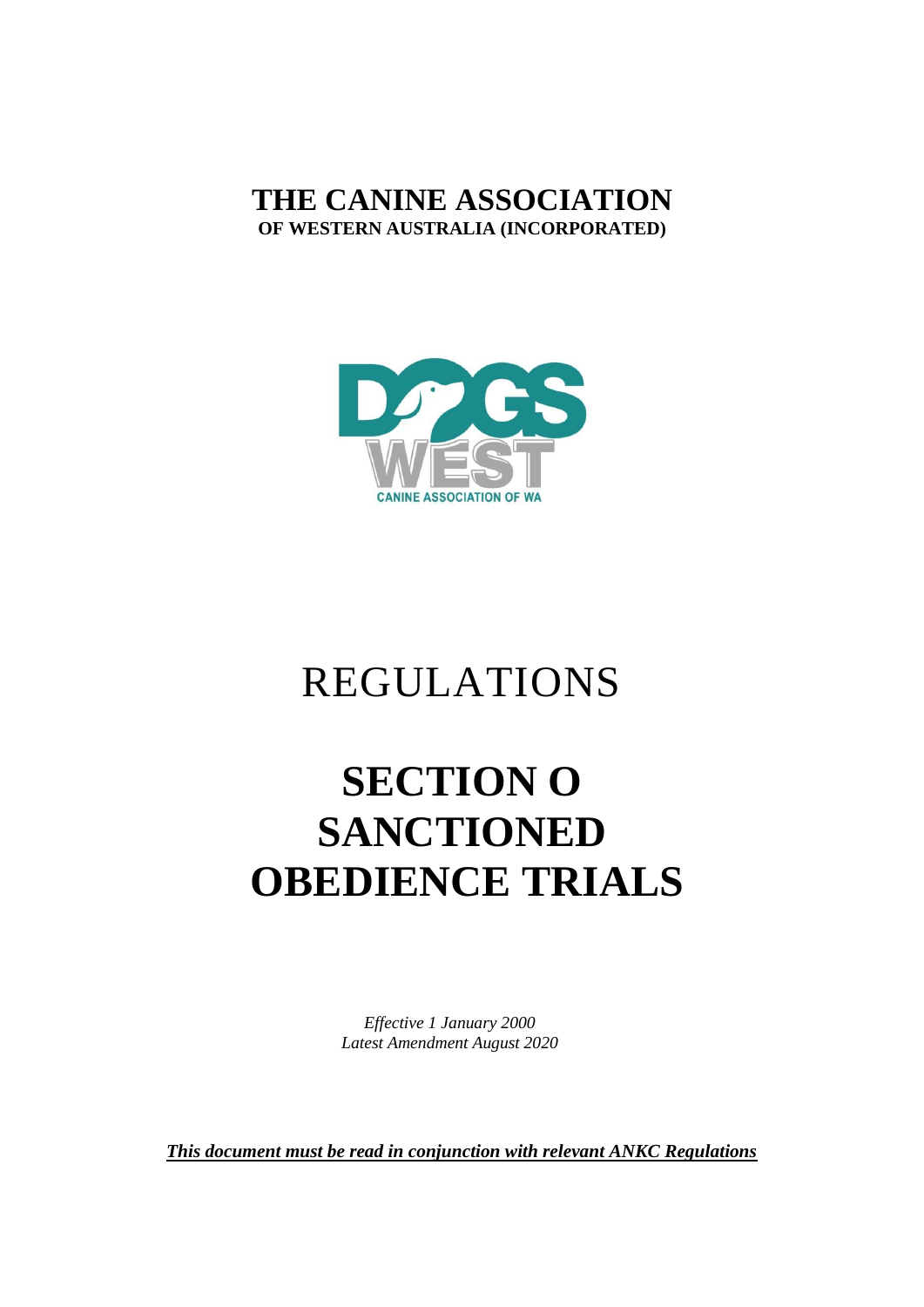### **INDEX**

# SECTION O - SANCTIONED OBEDIENCE TRIALS

Any breach of the regulations in this section is an offence (08/20)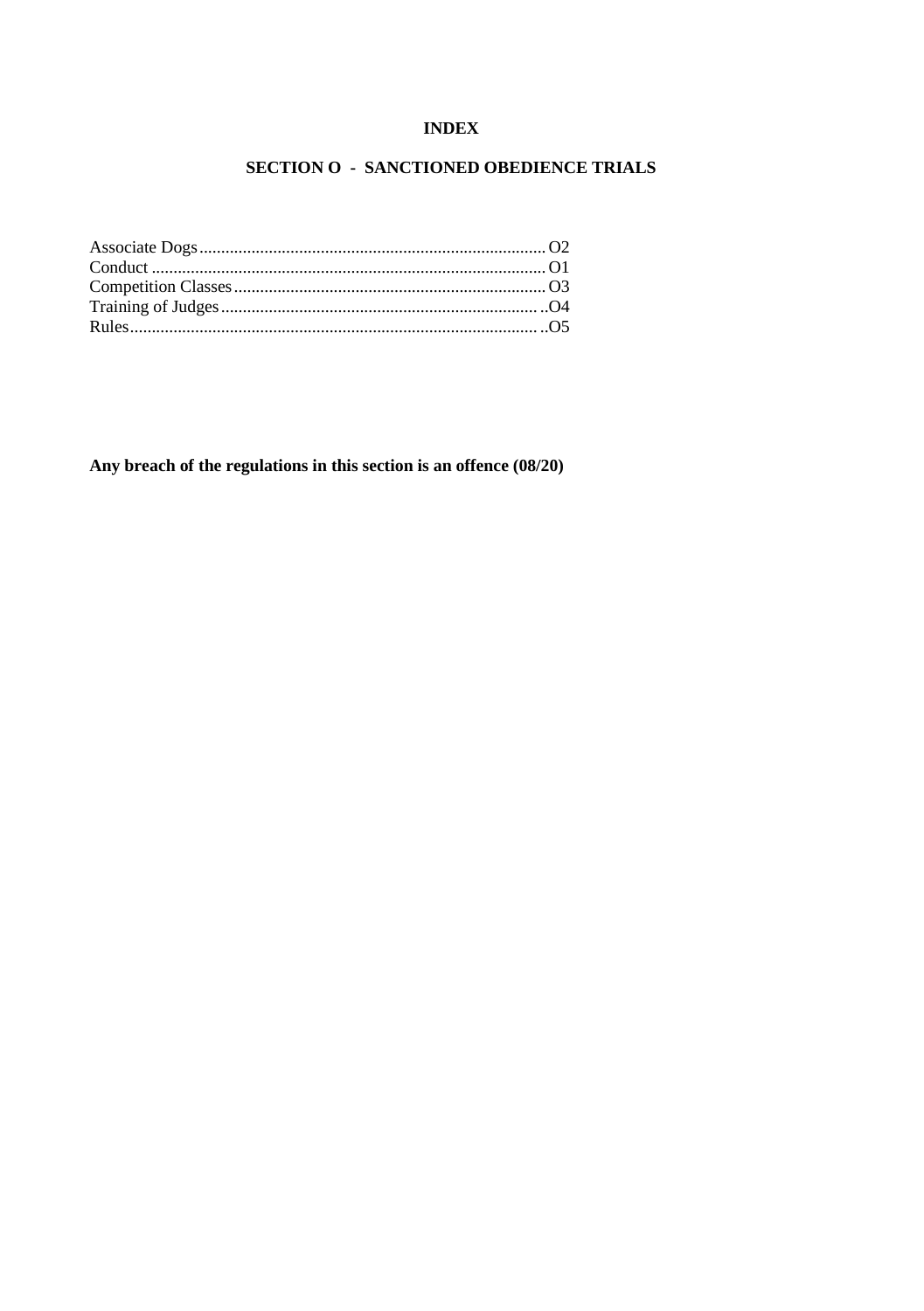#### **SECTION O - SANCTIONED OBEDIENCE TRIALS**

#### **O1 CONDUCT:**

Obedience Trials sanctioned by the Canine Association of Western Australia (Inc) are conducted under the Rules as from time to time approved by the Australian National Kennel Council.

#### **O2 ASSOCIATE DOGS:**

In order to be entered in sanctioned Obedience Trials an Associate Dog, as defined in Regulations Section "A" must be registered with the Canine Association of Western Australia on the Associate Dog or Sporting Dog Register and the owners must be Ordinary or Associate members of the Canine Association of Western Australia (Inc). **07/07**

#### **O3 COMPETITION CLASSES:**

#### **3.1 Not for Competition (NFC) 11/08 – effective 1 March 2009 Summary**

An NFC entry allows a dog to be entered in any class for which it is eligible. These Rules are instituted on a one year basis as of 1 March 2009. It is not mandatory for clubs to offer the NFC class.

#### **3.1.1 Entry**

- 3.1.1.1 The competitor shall nominate on the entry form under "Entered in Class: NFC" plus the class they wish to enter.
	- 3.1.1.2 All entries must be qualified for the class in which they are eligible. Dogs who have qualified for CCD and/or CD (and not yet gained an Open pass) may continue to enter that class as NFC. **(08/19)**
	- 3.1.1.3 Trial Secretaries may accept NFC entries and will include the entry in the catalogue with an "NFC" number. The entry shall be added in at the end of the class nominated.
	- 3.1.1.4 An NFC entry is non-competitive, no cards of any nature (qualifying or non-qualifying) are to be awarded and an NFC entry will not be eligible for ribbons/trophies or prizes.
	- 3.1.1.5 The NFC entry cost shall be the same as a standard entry**.(08/19)**
- 3.1.1.6 A dog which has entered as NFC in any class may enter as a full competitor in another class in that trial. **(08/19)**
	- 3.1.1.7 Dogs must complete all ring exercises to be eligible for group exercises. NFC dogs are only eligible for Non-Qualifying group stays (if held) or as stand in dogs, which must remain on lead. **(02/19)**

### **3.1.2 Trial Procedures**

- 3.1.2.1 When the handler enters the ring with their NFC number displayed, the ring steward and judge will be aware that this round is to be called only and not scored.
- 3.1.2.2 Competitors may declare an NFC round at any point in the ring work by clearly indicating to the Judge "Not For Competition" (NFC) The Judge's sheet is to be marked NFC and no further scoring will take place. The Judge will call the rest of the round and the competitor may use as many verbal cues or encouragement as are necessary to aid the dog and may touch or pat the dog in a nonharmful and non-intimidating manner. There is to be no excessive repetitions of exercises and the amount of time taken shall be no longer than an actual round. **(08/19)**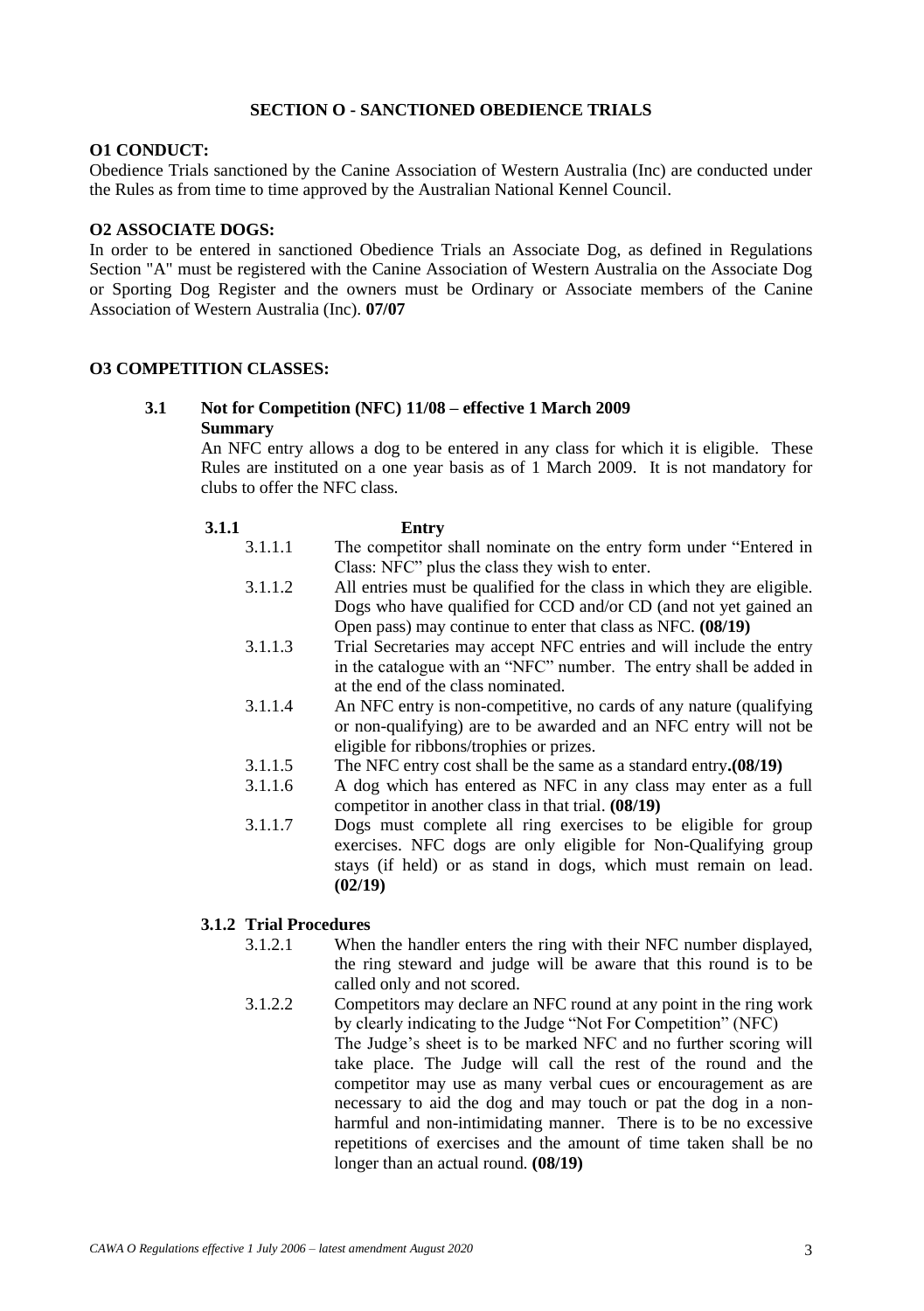#### **O4 TRAINING OF JUDGES:**

#### **4.1 Board of Examiners**

- 4.1.1 The Board of Examiners shall be appointed, as the need arises, by the Governing Council on the recommendation of the Chairperson of Judges Training Committee.
- 4.1.2 The Board of Examiners shall consist of no less than three (only uneven numbers shall be appointed) Obedience Judges qualified to judge all classes.
- 4.1.3 One member of the Board shall be appointed as Co-ordinator.
- 4.1.4 Appointments shall be for the length of time for the individual course. At the conclusion of the course the Board is disbanded.

# **4.2 Eligibility for Applicants**

4.2.1 To be accepted as a trainee a person must:-

The minimum eligibility criteria for trainee obedience judges is outlined in ANKC Part 3C Regulations For The Conduct of Obedience Trial Judges Training Scheme.

In addition, aspiring trainees must:-

4.2.1.1 Provide sufficient evidence as a handler and trainer to meet the following criteria;

Instructed in obedience training for a period of at least two years during the last five years.

#### **4.3 Requirements to Attain Trainee Judge Status**

4.3.1 Be approved by Governing Council on the recommendation of the Chairperson of Judges' Training in conjunction with the Obedience Judges' Training Coordinator.

#### **4.4 Training**

4.4.1 Training Programme

On completion of the Entrance Examination the Board of Examiners will advise the following;

4.4.1.1 Theory:

The number of lectures on the understanding of the rules and other additional material as required by the Board of Examiners. (Rules for Obedience Trials, Rules and Regulations of the CAWA, Code of Ethics for Obedience Judges).

4.4.1.2 Practical:

The number of judging practical sessions to be included in the lecture programme.

- 4.4.1.3 The number and nature of stewarding appointments required for the course.
- 4.4.1.4 Trainees must attend a minimum of 75% of all lectures and practical sessions.
- 4.4.1.3 A lecture on the Rules and Regulations of the Canine Association of WA (Inc) must be included in the course and attendance by trainees is mandatory. A test on areas covered in the lecture must be passed for the trainee to continue in the course.

#### **4.5 Entrance Examination**

4.5.1 A short answer written test of one (1) hour duration with a pass mark of 75%. Questions to be taken directly from the Rules for Obedience Trials.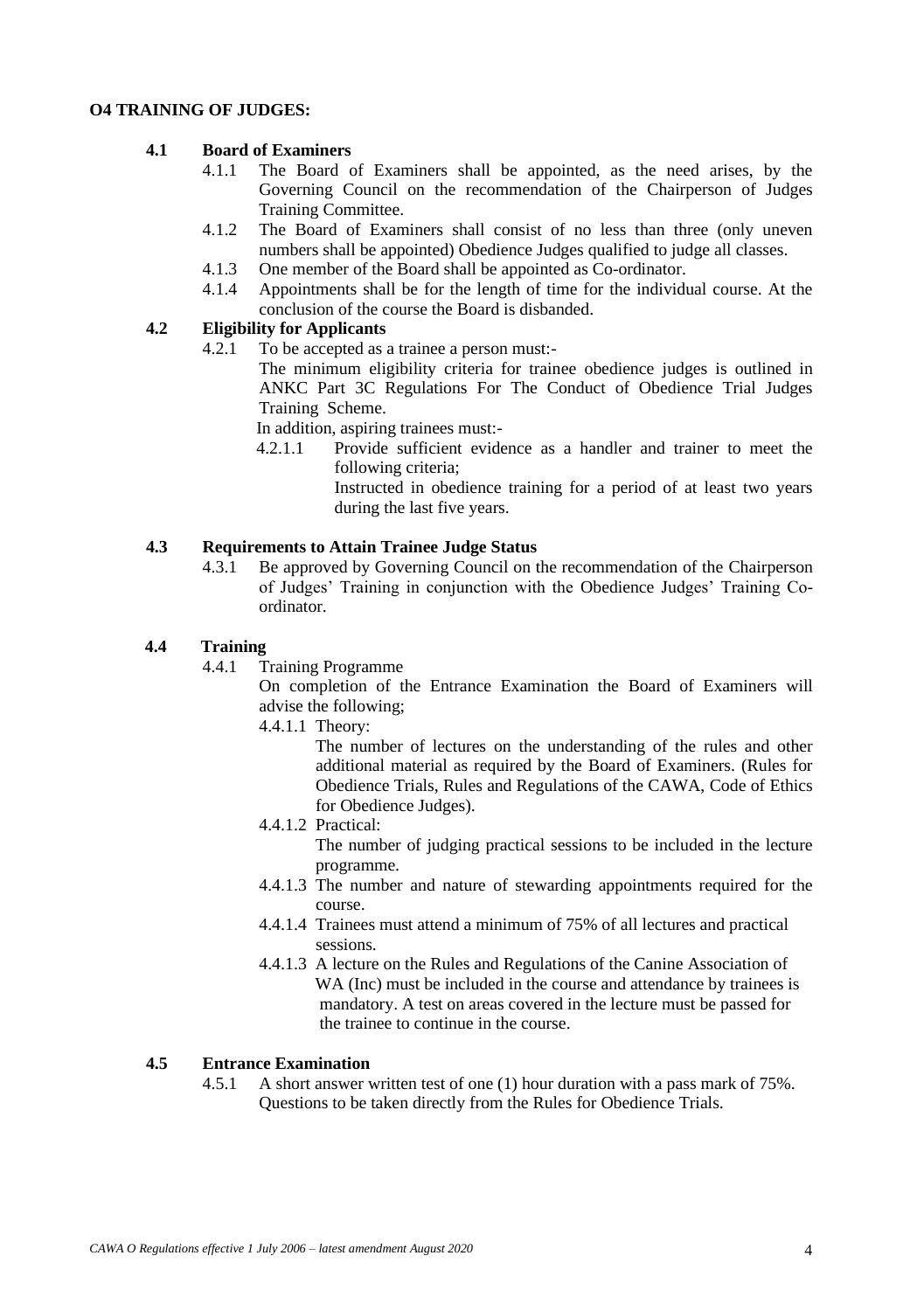# **4.6 Outline of Courses (04/11)**

- 4.6.1 Candidates will commence the FIRST section of the course by attending lectures on the following aspects: Rule Book Preamble, Community Companion Dog & Novice Class Rules, CAWA Regulations, Judges Code of Ethics and take part in practical sessions. They will mark Community Companion Dog and Novice dogs at the ringside at Sanctioned Trials and complete a working test on the CAWA Regulations.
- 4.6.2 The successful candidates may be granted a licence to judge Community Companion Dog and Novice Class only.
- 4.6.3 Candidates that fail must wait for the next course.
- 4.6.4 The SECOND section of the course is for the Open Class. Candidates have to hold their Novice licence before commencing on the Open course. The second and subsequent sections of the course to include lectureson the rules for the relevant class and take part in practical sessions and ringside
- marking.The candidate must then pass a theory and practical exam.
- 4.6.5 Candidates must fulfil all qualifications before applying for elevation.
- **4.6.6** The THIRD section of the course is for the Utility Class. Candidates have to hold their Open licence before commencing on the Utility course.
- 4.6.7 The FOURTH section of the course is for the Utility Excellent class. Candidates have to hold their Utility licence before commencing on the Utility Execllent class.

#### **4.7 Qualifications**

- 4.7.1 At the successful conclusion of the first section of the course, the Board of Examiners will recommend that candidates be approved to judge Community Companion Dog and Novice classes from a specific date.
- 4.7.2 To be eligible to judge Open class, a judge must have:-
	- 4.7.2.1 Provide details of three (3) Novice judging appointments at sanctioned Obedience trials, including the affiliate and the date.
	- 4.7.2.2 From the time of commencement of the course to the time of application for the Open class judging, have officiated as a steward in the ring for two (2) Open class trials OR have trained a dog to gain the title of CDX.
	- 4.7.2.3 Completed the first and second section of the course successfully and have applied for elevation.
- 4.7.3 To be eligible to judge the Utility class, a judge must have:-
	- 4.7.3.1 Completed three (3) Open class judging appointments, of at least six (6) competing dogs, to the satisfaction of the Association.
	- 4.7.3.2 From the time of commencement of the course to the time of application for the Utility class judging, have officiated as a steward in the ring for two (2) Utility class trials OR trained a dog to gain a title of UD.
	- 4.7.3.3 Completed the first, second and third section of the course successfully and have applied for elevation.
- 4.7.4 To be eligible to judge the Utility Dog Excellent class, a judge must have:-
	- 4.7.4.1 Completed three (3) Utility class judging appointments, of at least four (4) competing dogs, to the satisfaction of the Association.
	- 4.7.4.2 From the time of commencement of the course to the time of application for the Utility Excellent class judging, have officiated as a steward in the ring for two (2) Utility Excellent class trials OR trained a dog to gain a title of UDX.
	- 4.7.4.3 Completed the all sections of the course successfully and have applied for elevation.